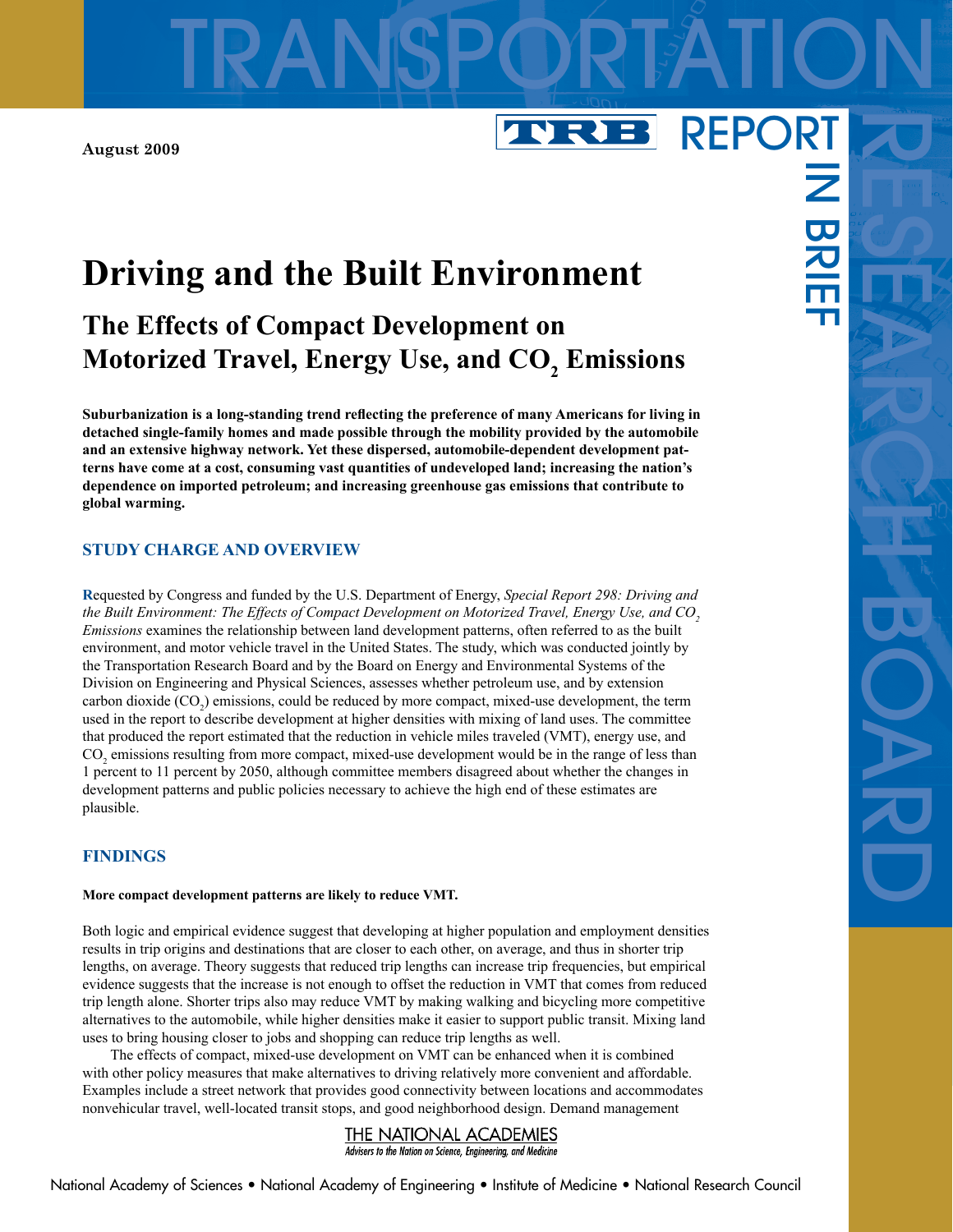## **Impetus for Study**

The vast majority of the U.S. population, some 80 percent, now live in metropolitan areas, but population and employment continue to decentralize within regions, and density levels continue to decline at the urban fringe.

The adverse effects of suburbanization and automobile dependence have long been evident but are currently of particular concern for several reasons. First, after decades of low energy prices, the cost of oil rose to record highs in 2008, reflecting the growth of China and India and the instability of many key suppliers in the Middle East and other oil-producing areas, and underscoring U.S. dependence on imported fuels. The transportation sector as a whole accounts for more than 28 percent of annual U.S. energy consumption. Cars and light trucks, most of which are used for personal transportation, represent about 17 percent of that total, and this share has been rising. Second, concern about climate change continues to grow both domestically and internationally, and transportation is a major and increasing contributor to that problem. Gasoline consumption, largely by personal vehicles, accounts for about 20 percent of annual U.S.  $CO<sub>2</sub>$  emissions.

At the same time, changing demographics—an aging population, continued immigration—and the possibility of sustained higher energy prices could lead to more opportunities for the kinds of development patterns that could reduce vehicular travel, thereby saving energy and reducing  $CO<sub>2</sub>$  emissions.

A key question of interest is to what extent developing more compactly would reduce VMT and make alternative modes of travel (e.g., transit, walking) more feasible. The study is focused on metropolitan areas and on personal travel, the primary vectors through which policy changes that encourage more compact development should have the greatest effect.

measures, such as reducing the supply and increasing the cost of parking, can also complement efforts to reduce VMT.

**The most reliable studies estimate that doubling residential density across a metropolitan area might lower household VMT by 5 to 12 percent, and perhaps by as much as 25 percent, if coupled with higher employment concentrations, significant public transit improvements, mixed uses, and other supportive demand management measures***.*

Most of the studies reviewed by the committee are subject to a number of shortcomings. For example, many fail to distinguish among different types of density changes (e.g., decreasing lot size versus increasing multifamily housing) or the location of these changes in a region. Relatively few attempt to account for self-selection—the tendency of people to locate in areas consistent with their housing and travel preferences. Finally, most studies are cross-sectional, that is, they find an association between higher density and lower VMT at a single point in time but cannot be used to infer cause and effect.

## **More compact, mixed-use development can produce**  reductions in energy consumption and  $\mathrm{CO}_\mathrm{2}$  emissions **both directly and indirectly.**

To the extent that more compact development reduces VMT, it will directly reduce fuel use and  $CO<sub>2</sub>$  emissions. The VMT savings will be slow to develop, however, if only because the existing building stock is highly durable; therefore, opportunities to build more compactly are limited largely to new housing as it is built to accommodate a growing population and to replace the small percentage

of existing units that are scrapped each year. Additional indirect savings in energy consumption and  $CO<sub>2</sub>$  emissions from more compact, mixed-use development can accrue from higher ownership of smaller, more fuel-efficient vehicles; longer vehicle lifetimes due to driving less; smaller homes and more multifamily units, which are more energy efficient than the average single-family dwelling unit; and more efficient urban truck travel and delivery patterns. To the extent that higher energy prices or other public policies and regulations increase vehicle fuel efficiency or the energy efficiency of residential heating and cooling, however, the savings in energy use and  $CO<sub>2</sub>$  emissions from developing more compactly will be reduced, all else being equal.

## **Significant increases in more compact, mixeduse development result in only modest short-term**  reductions in energy consumption and  $CO<sub>2</sub>$  emissions, **but these reductions will grow over time.**

The committee developed illustrative scenarios on the basis of housing forecasts prepared especially for the study and estimates of VMT reduction from the literature to quantify the potential effects of developing more compactly, looking forward to 2030 and to 2050. The scenarios assume that compact development is focused on new and replacement housing because of the difficulty of converting any significant fraction of existing housing to higher densities. As many as 57 million new housing units will be needed to accommodate population growth and as replacement housing by 2030, growing to between 62 million and 105 million units by 2050—a substantial net addition to the housing stock of 105.2 million in 2000. In the scenarios, developing more compactly is defined as doubling the current density of new residential development, mainly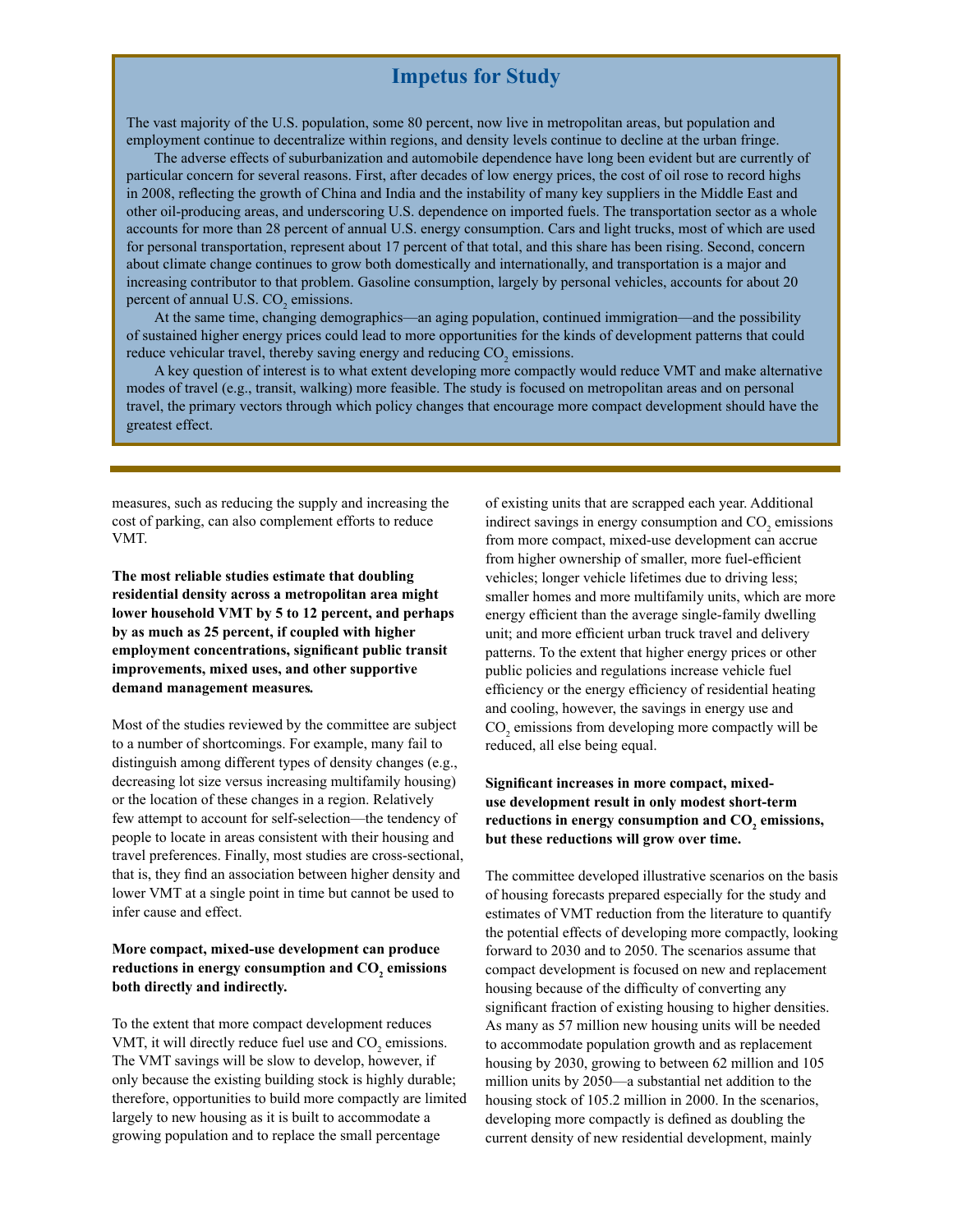at the urban fringe where most new development is taking place, but also through some strategic infill. The results depend importantly on assumptions about what percentage of new housing developments will be built compactly and how much less residents of these new, more compact developments will drive. The base case assumes continued low-density development, and all scenarios project that household VMT remains constant, an assumption tested in sensitivity analyses.

In an upper-bound scenario that represents a significant departure from current conditions, the committee estimates that, if 75 percent of new and replacement housing units are steered into more compact development and residents of compact communities drive 25 percent less, VMT and associated fuel use and  $CO<sub>2</sub>$  emissions of new and existing households would be reduced by 7 to 8 percent relative to base case conditions by 2030, with the reduction widening to between 8 and 11 percent by 2050.

A more moderate scenario, which assumes that 25 percent of new and replacement housing units will be built in more compact development and that residents of those developments will drive 12 percent less, would result in reductions in fuel use and  $CO<sub>2</sub>$  emissions of about 1 percent relative to base case conditions in 2030, growing to between 1.3 and 1.7 percent below the base case in 2050. If the residents of compact developments drive only 5 percent less—the lower bound of available estimates—the savings in fuel use and  $CO<sub>2</sub>$  emissions would be less than 1 percent compared with the base case, even in 2050.

The committee disagreed about the feasibility of achieving the target density in the upper-bound scenario—doubling the density of 75 percent of new development—even by 2050. Those members who believe it possible question whether densities will continue to decline. In their judgment, macroeconomic trends—likely higher energy prices and carbon taxes—in combination with growing public support for strategic infill, investments in transit, and higher densities along rail corridors could result in considerably higher densities by 2050. Other members believe that the curbing of largelot development at the urban fringe and the substantial infill entailed in the upper-bound scenario require such a significant departure from current housing trends, land use policies of jurisdictions on the urban fringe, and public preferences that those measures are unrealistic absent a strong state or regional role in growth management.

## **Promoting more compact, mixed-use development on a large scale will require overcoming numerous obstacles.**

Local zoning regulations—particularly suburban zoning that restricts density levels and the mixing of land uses represent one of the most significant barriers to more compact development. Highly regulated land use markets also limit the supply of compact developments, despite evidence of increased interest in such communities. Land use control is, and has

remained, largely a local government function and thus sensitive to legitimate local concerns (e.g., about congestion, local taxes, or home values), which are sometimes at odds with other regional or national concerns, such as housing affordability or climate change. Thus, land use policies aimed at achieving sweeping changes in current development patterns are likely to be impeded by political resistance from existing homeowners and local governments that reflect their interests, which may help explain why metropolitanwide or state policies aimed at controlling land use and steering development and infrastructure investments are not widespread.

In the near term, the biggest opportunities for more compact, mixed-use development are likely to lie in new housing construction and replacement units in areas already experiencing density increases, such as the inner suburbs and developments near transit stops and along major highway corridors or interchanges. Coordinated public infrastructure investments and development incentives can be used to encourage more compact development in these locations, and zoning regulations can be relaxed to steer this development to areas that can support transit and nonmotorized travel modes. Market-based strategies, such as congestion pricing and market-based parking fees, along with zoning requirements for maximum rather than minimum parking, can complement higher-density development patterns that encourage transit use and pedestrian travel.

In the longer term, if housing preferences and travel patterns change and compact, mixed-use developments become more commonplace, a greater political consensus may emerge in support of stronger state and regional measures to control land use. Policy instruments might include setting urban growth or greenbelt boundaries to steer growth to areas already developed.

## **Changes in development patterns entail other benefits and costs that have not been quantified in this study.**

On the benefit side, more compact, mixed-use development should reduce some infrastructure costs, increase the feasibility and cost-effectiveness of public transit, and expand housing choices where compact developments are undersupplied. Other benefits include less conversion of agricultural and other environmentally fragile areas and greater opportunities for physical activity by facilitating the use of nonmotorized modes of travel, such as walking and bicycling.

On the cost side, the savings in highway infrastructure will be offset, at least in part, by increased expenditures for public transit, particularly rail transit, to support high-density development. Moreover, many Americans appear to prefer detached single-family homes in low-density suburbs that are often associated with more privacy, greater access to open space and recreation, and less noise than characterize many urban neighborhoods. Of course, housing preferences may change in the future with changes in the demographic and socioeconomic characteristics of the population.